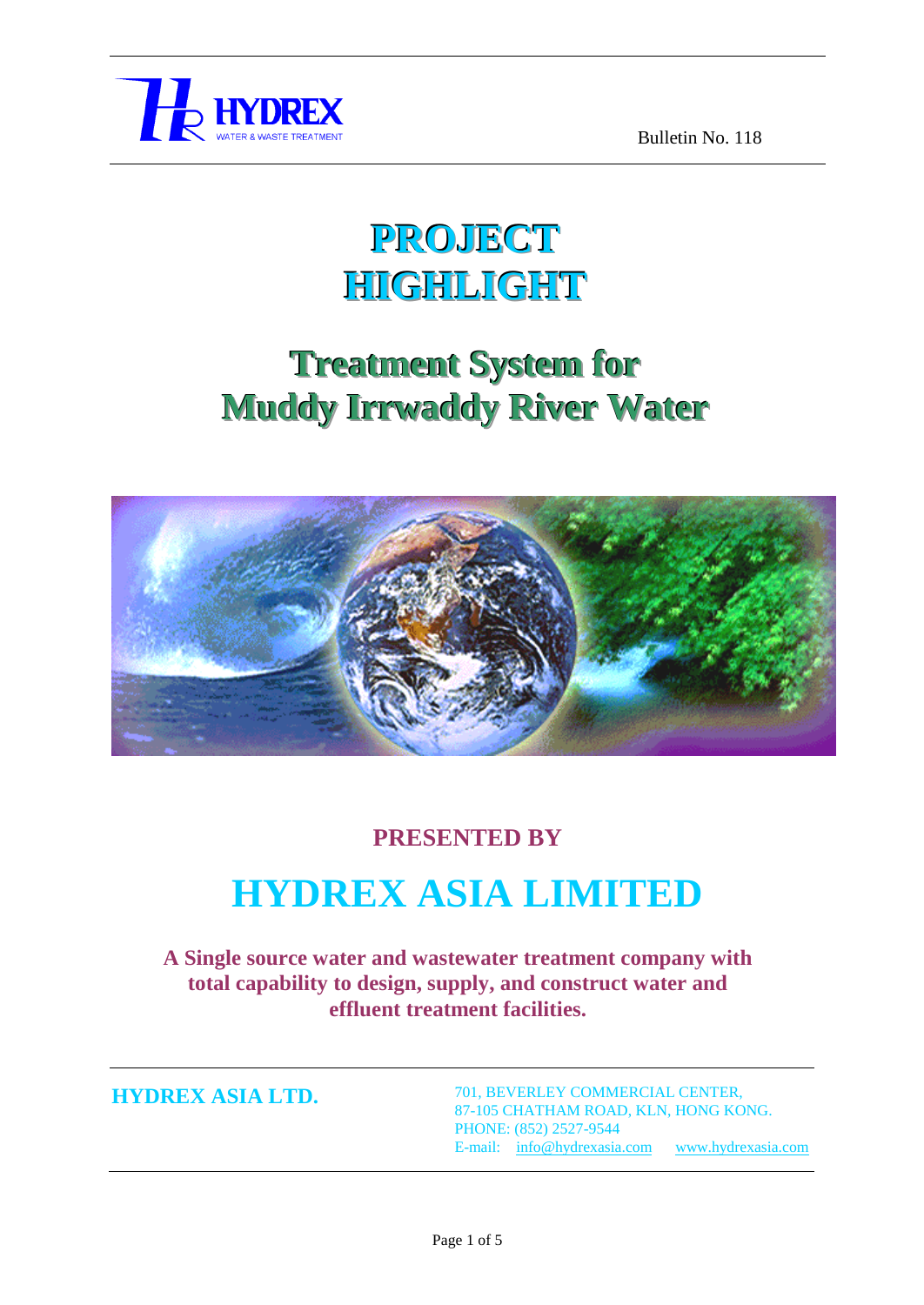

#### **Treatment engineers triumph over muddy Irrawaddy**

**Water engineers are used to dealing with difficult problems, but as if clarifying the muddy waters of the Irrawaddy were not enough, a Hong Kong team had to endure civil disturbances in Burma while building a water treatment plant …..**

The fertile soil of SE Asia is irrigated by countless, meandering rivers. They are naturally the sources of water supply, both domestic and industrial, for the population living along their banks. However, it is usually impossible to use the water directly due to high turbidity, excessive hardness and mineral content, and contamination with sanitary and industrial wastes.

The Irrawaddy river in Burma is a typical example. A textile finishing plant project, located in Shwedaung, alongside the Irrawaddy, was to be constructed by the Textile industries Corporation (TIC), an agency under the government of Burma, financed by the World Bank, A water intake and treatment system was included in the project of draw water from the Irrawaddy and treat it for process use drinking and boiler feed purposes. The capacity of the treatment system was to be  $190m^3/hr$ , expandable to  $285m<sup>3</sup>$  per hour. The quantity of the treaded water was to confirm to WHO Drinking Water Standards. It also had to comply with the recommendations of the Textile Research Council on water quality of textile processing.

In addition to the generally undesirable characteristics pointed out earlier, the Irrawaddy river posed other challenges that had to be overcome. First, the seasonal variation between low and high water levels

in the Irrawaddy is exceedingly large (approximately 15m). Second, the water intake, if it was to be stationary, could not be fixed near the shore while remaining submerged. Third, since the Irrawaddy is a particularly muddy river, the water being draw near the bottom would carry large amounts of silt, making the treatment system unnecessarily costly. Fourth, the water flow velocity during heavy rainfalls is extremely high, and any intake structure supplied had to withstand the rapid flows. Finally, the quality of the raw water fluctuates considerably, therefore the treatment system had to be designed to cope with the changes.

The Tootal Group of U.K. was appointed by the TIC as the project manger and consultant for the entire complex and they were responsible for the basic technical specifications for the water treatment system, evaluation of the tenders and appointment of the project supervisors. From among seven bidders, Hydrex Asia Limited was chosen to undertake the design and supply of the entire system – from the intake to the final elevated storage tank, including all piping and electrical work construction and installation supervision, training of TIC staff in Hong Kong and at site, and commissioning and testing of the plant.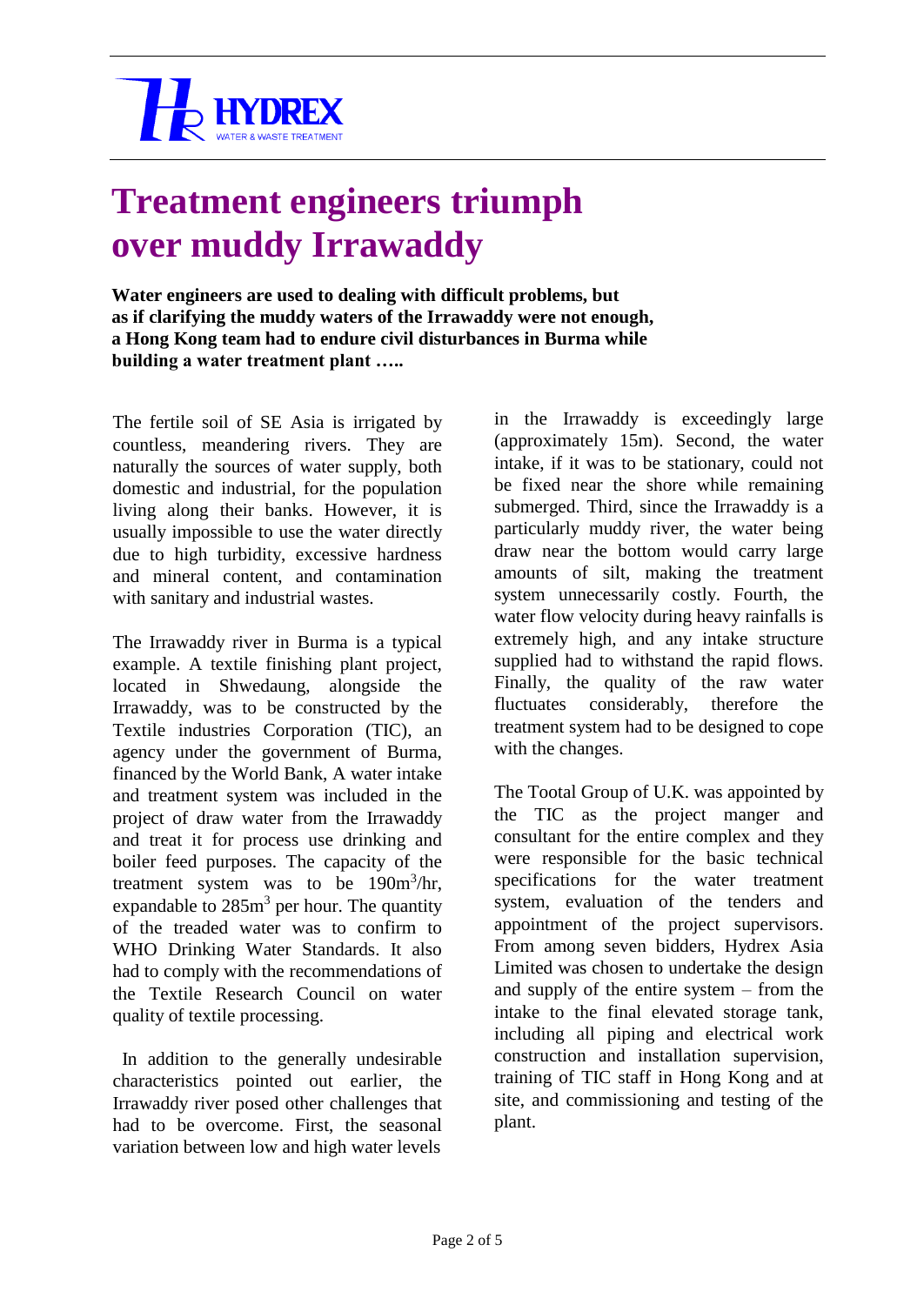



The process selected by Hydrex is illustrated in Fig.1. The system can be divided into three main segments: river intake, the raw water treatment at the river site, and treatment at the factory site 2.5km away, each with its own control centre. The river intake, which is the starting point of the systems, is designed to overcome the many problems enumerated above. It is basically a floating, barge-like structure, with pumps installed inside and connected to a large diameter, flexible delivery pipe. Suction valves and strainer projected from the pumps, reach down into the river to draw water without ever touching the bottom. Since the entire assembly floats on the rivers, only the relatively clearer water below the surface of the river is being drawn. This feature eliminated the need for a preliminary sedimentation tank, which is normally required for removal of excessive suspended solids in a muddy river. The water can thus be fed directly into the clarifier without having to pass through any intermediate tanks. A special anchoring

system is provided to prevent the intake structure from drifting or hitting the river bank. In addition, a series of pontoons were supplied to support the access bridge and the piping from the intake structure to the shore.

#### **Hypochlorite dosing**

At the river site treatment plant, chemicals are fed into the raw water pipeline before the water enters the clarifiers. Alum and Polyelectrolyte and introduced by an automatic proportioning device to promote coagulation and flocculation. Hypochlorite is added at this stage to prevent fungal and bacterial growth within the pipelines and the clarifiers.

Hydrex proprietary design Hydrocone clarifiers are used as the heart of the system for coagulation and clarification. The Hydrocones are hydraulically operated, cone- shaped, with upflow, solids contact, sludge blanket type reactor- clarifiers.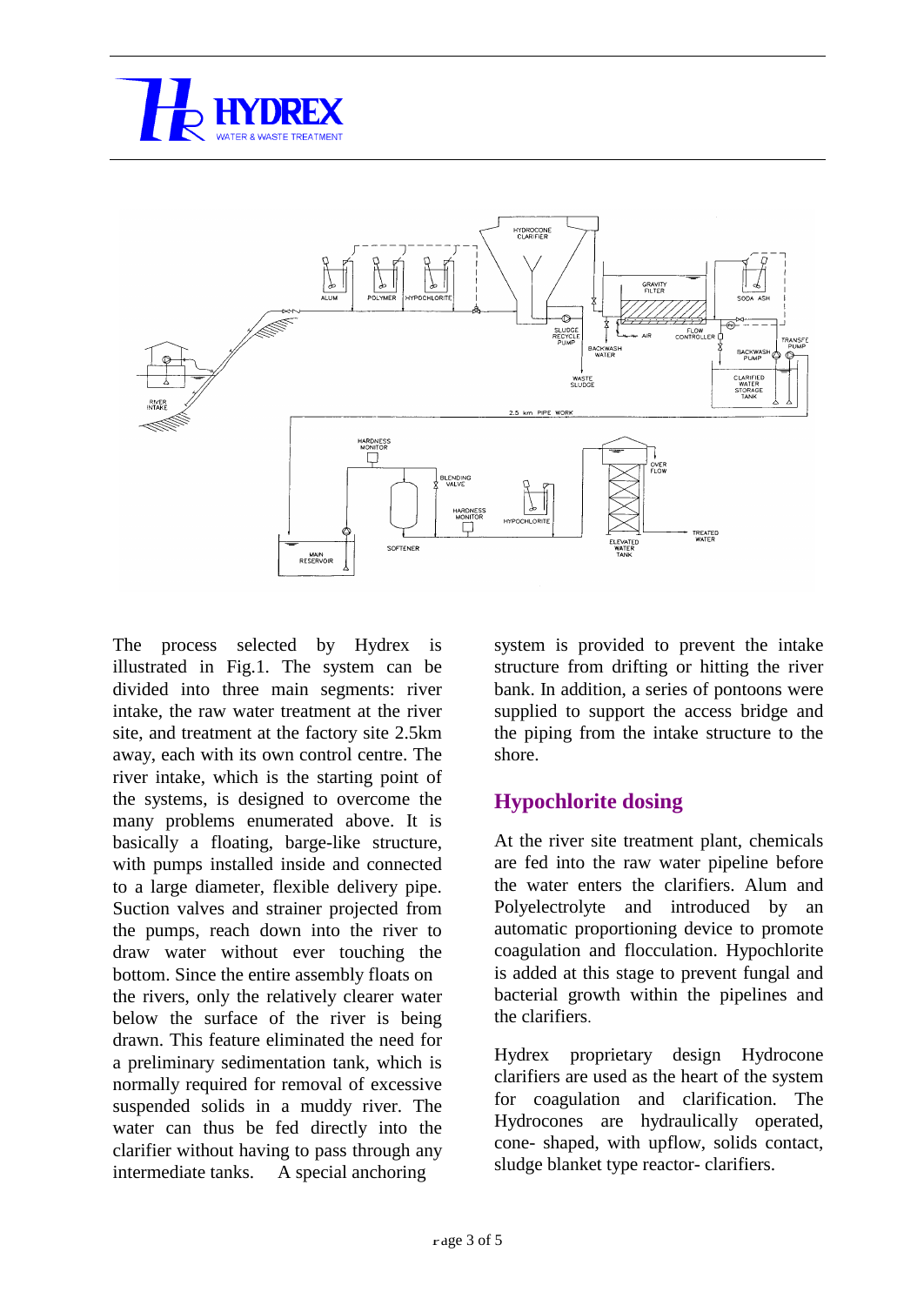

Clarification is achieved by forcing the water to flow upward in an expanding spiral path through a blanket of previously formed precipitates. Mixing, coagulation, flocculation, settling and clarification are thus combined within a single treatment unit. There are no moving parts, mechanical agitation or sludge scraping, hence energy and operating expenditures are minimal. It also eliminates the maintenance problems normally associated with conventional mechanical clarifiers and can be easily operated and maintained by semiskilled labour. The thick sludge blanket in the clarifier acts as a filter and traps nearly all the suspended solids present in the incoming water. The sludge is discharge from the unit and the clear supernatant is collected at the top of the Hydrocone clarifier and directed to the gravity filters.

The clarified water is filtered by means of two automatic rapid gravity sand filters of reinforced concrete construction. They are equipped the Hydrex underdrain system with nozzles and air scouring. When excessive sludge build-up is detected by the lossof-head gauges in the filters, backwashing will be initiated. An automatic flow controller is installed on the outlet of each filter to maintain a constant flow rate



**The 7m tall Hydrocone clarifiers that operate in parallel.**



**Looking down from the Hydrocones onto the riverside plant room, the gravity sand filters and the filtered water storage tanks.**



**Clean, clear water in the filtered water tank**